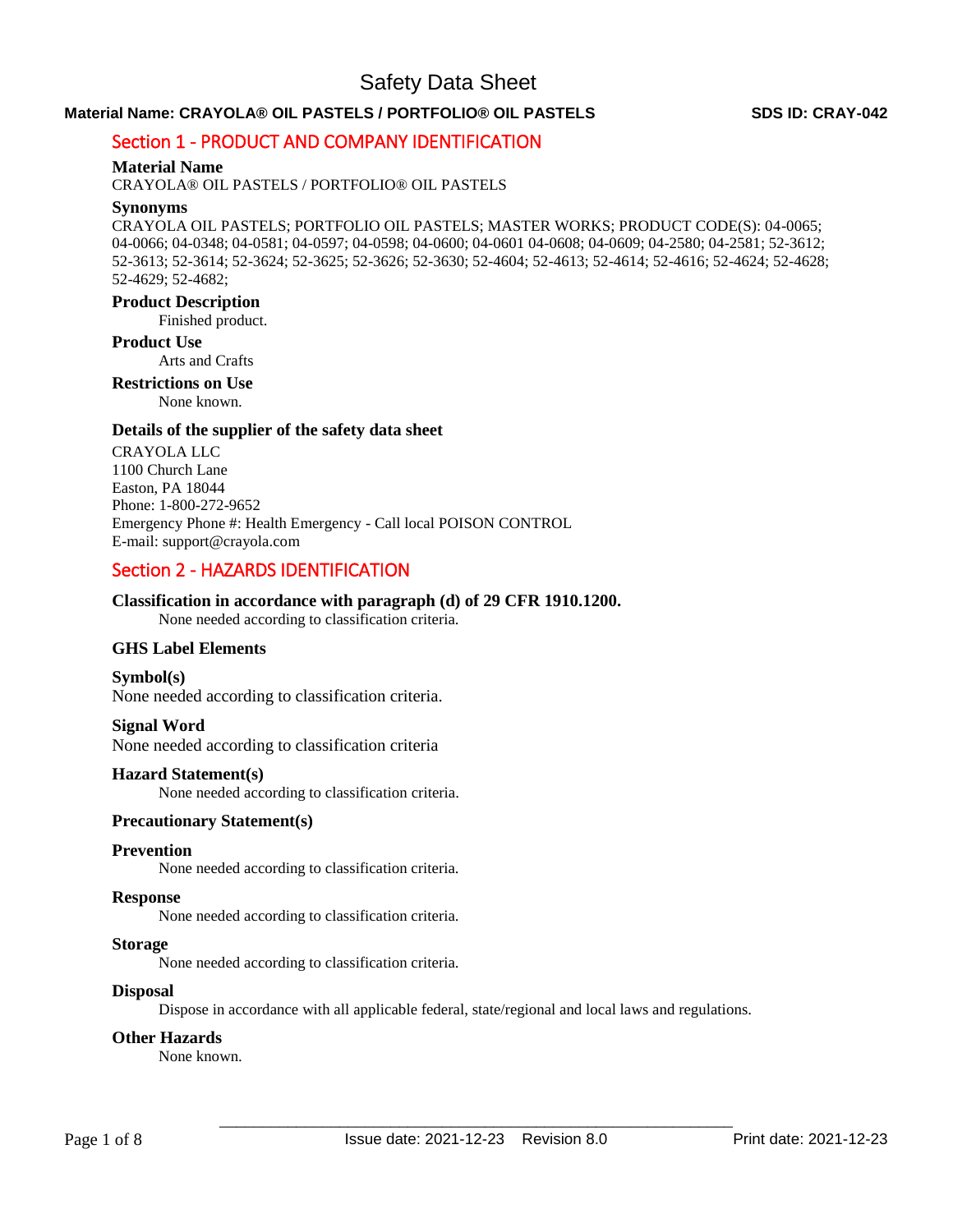# **Material Name: CRAYOLA® OIL PASTELS / PORTFOLIO® OIL PASTELS SDS ID: CRAY-042**

# Section 3 - COMPOSITION / INFORMATION ON INGREDIENTS

| <b>CAS</b>    | <b>Component Name</b>                                                                                                                                                                                                    | <b>Percent</b> |
|---------------|--------------------------------------------------------------------------------------------------------------------------------------------------------------------------------------------------------------------------|----------------|
| Not available | Product has been certified as nontoxic by the Art $\&$<br>Creative Materials Institute, Inc. and conforms to ASM<br>D 4236 standard practice for labeling art materials for<br>acute and chronic adverse health hazards. | 100            |

# Section 4 - FIRST AID MEASURES

#### **Inhalation**

It is unlikely that emergency treatment will be required. Remove from exposure. Get medical attention, if needed.

#### **Skin**

It is unlikely that emergency treatment will be required. If adverse effects occur, wash with soap or mild detergent and large amounts of water. Get medical attention, if needed.

#### **Eyes**

It is unlikely that emergency treatment will be required. Flush eyes with plenty of water for at least 15 minutes. If eye irritation persists: Get medical advice/attention.

#### **Ingestion**

Call a poison control center or doctor immediately for treatment advice.

#### **Most Important Symptoms/Effects**

#### **Acute**

No information on significant adverse effects.

#### **Delayed**

No information on significant adverse effects.

# **Indication of any immediate medical attention and special treatment needed**

Treat symptomatically and supportively.

# Section 5 - FIRE FIGHTING MEASURES

## **Extinguishing Media**

## **Suitable Extinguishing Media**

Water carbon dioxide, regular dry chemical, regular foam,

#### **Unsuitable Extinguishing Media**

None known.

## **Hazardous Combustion Products**

Oxides of carbon

# **Advice for firefighters**

Slight fire hazard.

#### **Fire Fighting Measures**

Move container from fire area if it can be done without risk. Avoid inhalation of material or combustion byproducts. Stay upwind and keep out of low areas.

## **Special Protective Equipment and Precautions for Firefighters**

Wear protective clothing and equipment suitable for the surrounding fire.

# Section 6 - ACCIDENTAL RELEASE MEASURES

## **Personal Precautions, Protective Equipment and Emergency Procedures**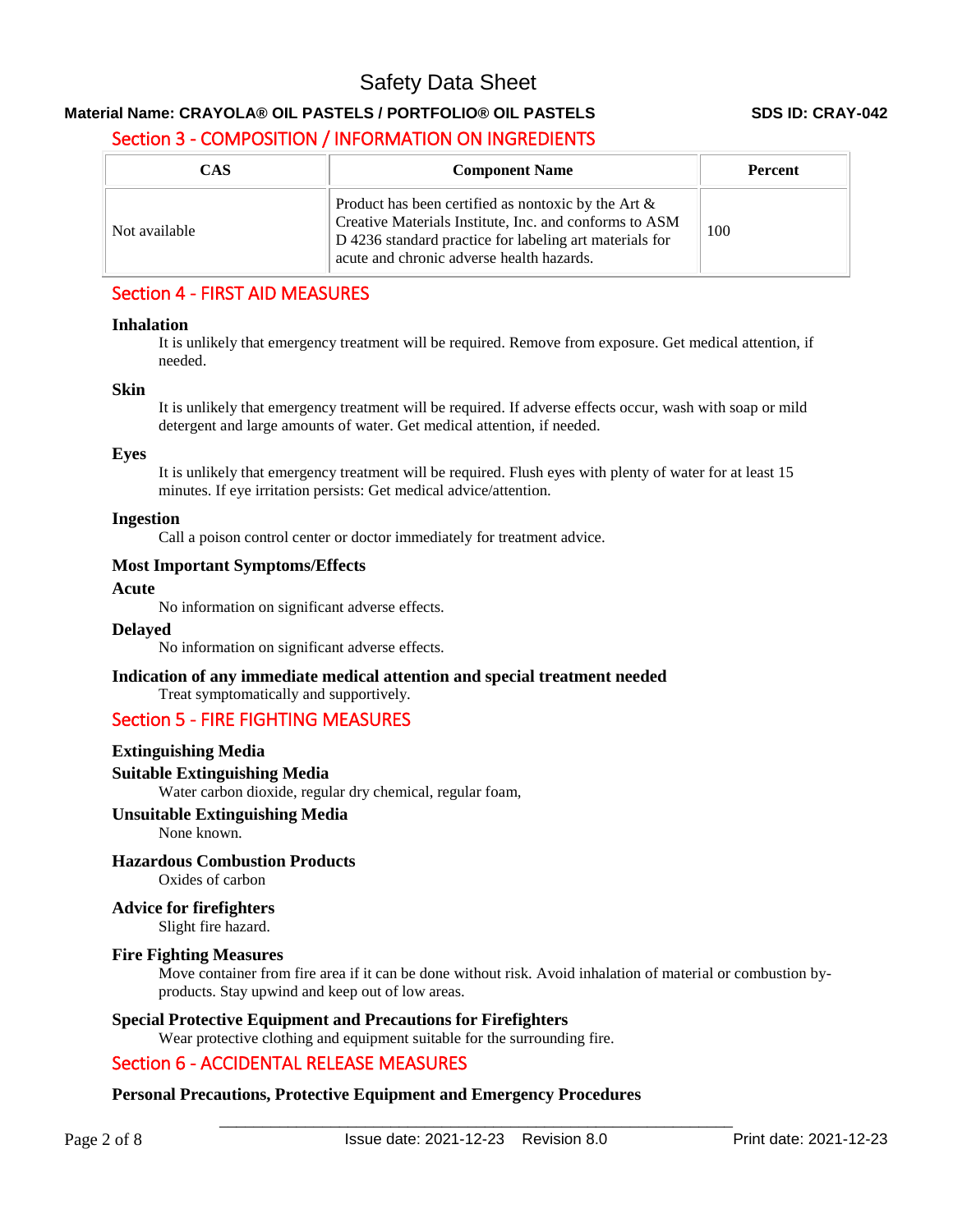## **Material Name: CRAYOLA® OIL PASTELS / PORTFOLIO® OIL PASTELS SDS ID: CRAY-042**

#### None.

#### **Methods and Materials for Containment and Cleaning Up**

Stop leak if possible without personal risk. Collect spilled material in appropriate container for disposal.

## Section 7 - HANDLING AND STORAGE

#### **Precautions for Safe Handling**

Wash thoroughly after handling. Use methods to minimize dust.

#### **Conditions for Safe Storage, Including any Incompatibilities**

None needed according to classification criteria.

Store and handle in accordance with all current regulations and standards. See original container for storage recommendations. Keep separated from incompatible substances.

#### **Incompatible Materials**

oxidizing materials

# Section 8 - EXPOSURE CONTROLS / PERSONAL PROTECTION

#### **Component Exposure Limits**

The following constituents are the only constituents of the product which have a PEL, TLV or other recommended exposure limit. At this time, the other constituents have no known exposure limits.

#### **ACGIH - Threshold Limit Values - Biological Exposure Indices (BEI)**

There are no biological limit values for any of this product's components.

#### **Engineering Controls**

Based on available information, additional ventilation is not required.

#### **Individual Protection Measures, such as Personal Protective Equipment**

#### **Eye/face protection**

Eye protection not required under normal conditions.

#### **Skin Protection**

Protective clothing is not required under normal conditions.

### **Respiratory Protection**

No respirator is required under normal conditions of use. Under conditions of frequent use or heavy exposure, respiratory protection may be needed.

#### **Glove Recommendations**

Protective gloves are not required under normal conditions.

## Section 9 - PHYSICAL AND CHEMICAL PROPERTIES

| Appearance                 | multi colored<br>sticks | <b>Physical State</b>            | solid                   |
|----------------------------|-------------------------|----------------------------------|-------------------------|
| Odor                       | Slight                  | <b>Color</b>                     | various<br>colors       |
| <b>Odor Threshold</b>      | Not available           | рH                               | <b>Not</b><br>available |
| <b>Melting Point</b>       | Not available           | <b>Boiling Point</b>             | <b>Not</b><br>available |
| <b>Boiling Point Range</b> | Not available           | <b>Freezing point</b>            | <b>Not</b><br>available |
| <b>Evaporation Rate</b>    | Not available           | <b>Flammability</b> (solid, gas) | <b>Not</b><br>available |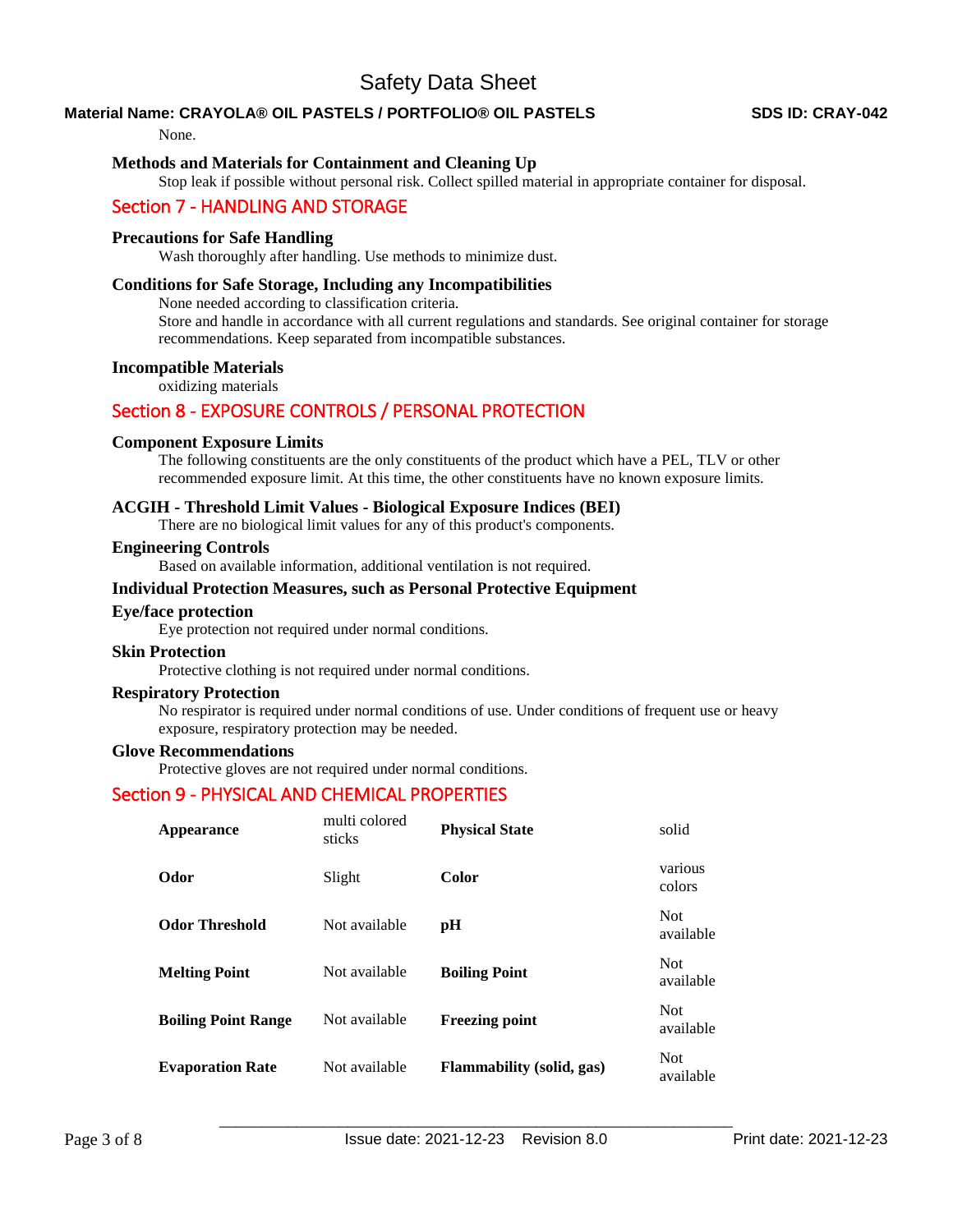# **Material Name: CRAYOLA® OIL PASTELS / PORTFOLIO® OIL PASTELS <br>SDS ID: CRAY-042**

| <b>Autoignition</b><br><b>Temperature</b>  | Not available | <b>Flash Point</b>                                | <b>Not</b><br>available |
|--------------------------------------------|---------------|---------------------------------------------------|-------------------------|
| Lower Explosive Limit Not available        |               | <b>Decomposition temperature</b>                  | <b>Not</b><br>available |
| <b>Upper Explosive Limit</b> Not available |               | <b>Vapor Pressure</b>                             | <b>Not</b><br>available |
| Vapor Density (air=1)                      | Not available | <b>Specific Gravity (water=1)</b>                 | 1.1                     |
| <b>Water Solubility</b>                    | (Soluble)     | <b>Partition coefficient: n-</b><br>octanol/water | <b>Not</b><br>available |
| <b>Viscosity</b>                           | Not available | <b>Kinematic viscosity</b>                        | <b>Not</b><br>available |
| <b>Solubility (Other)</b>                  | Not available | <b>Density</b>                                    | <b>Not</b><br>available |
| <b>Physical Form</b>                       | solid         | <b>Molecular Weight</b>                           | <b>Not</b><br>available |

# Section 10 - STABILITY AND REACTIVITY

#### **Reactivity**

No hazard expected.

## **Chemical Stability**

Stable at normal temperatures and pressure.

#### **Possibility of Hazardous Reactions** Will not polymerize.

#### **Conditions to Avoid** None reported.

#### **Incompatible Materials** oxidizing materials

# **Hazardous decomposition products**

Oxides of carbon

#### **Thermal decomposition products**

Oxides of carbon

# Section 11 - TOXICOLOGICAL INFORMATION

#### **Information on Likely Routes of Exposure**

#### **Inhalation**

No information on significant adverse effects.

#### **Skin Contact**

No information on significant adverse effects.

#### **Eye Contact**

No information on significant adverse effects.

### **Ingestion**

No information on significant adverse effects.

#### **Acute and Chronic Toxicity**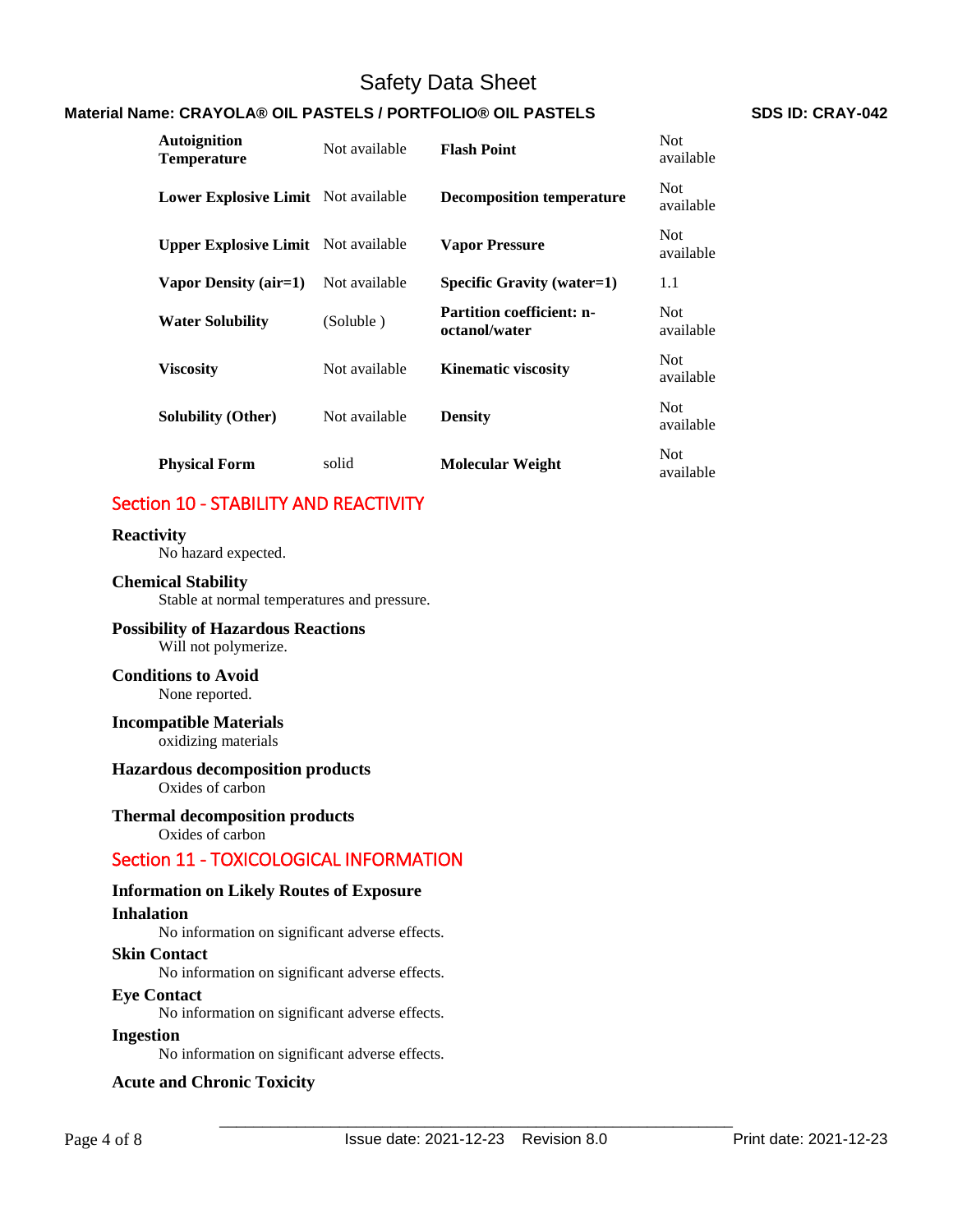# **Material Name: CRAYOLA® OIL PASTELS / PORTFOLIO® OIL PASTELS SDS ID: CRAY-042**

#### **Component Analysis - LD50/LC50**

The components of this material have been reviewed in various sources and no selected endpoints have been identified.

#### **Product Toxicity Data**

#### **Acute Toxicity Estimate**

No data available.

#### **Immediate Effects**

No information on significant adverse effects.

#### **Delayed Effects**

No information on significant adverse effects.

#### **Irritation/Corrosivity Data**

None

#### **Respiratory Sensitization**

No information available for the product.

#### **Dermal Sensitization**

No information available for the product.

#### **Component Carcinogenicity**

None of this product's components are listed by ACGIH, IARC, NTP, DFG or OSHA.

#### **Germ Cell Mutagenicity**

No information available for the product.

# **Tumorigenic Data**

No data available

#### **Reproductive Toxicity**

No information available for the product.

### **Specific Target Organ Toxicity - Single Exposure**

No target organs identified.

## **Specific Target Organ Toxicity - Repeated Exposure**

No target organs identified.

### **Aspiration hazard**

no data available.

#### **Medical Conditions Aggravated by Exposure**

No data available.

## Section 12 - ECOLOGICAL INFORMATION

#### **Ecotoxicity**

No information available for the product.

#### **Component Analysis - Aquatic Toxicity**

No LOLI ecotoxicity data are available for this product's components.

#### **Persistence and Degradability**

No information available for the product.

#### **Bioaccumulative Potential**

No information available for the product.

#### **Mobility**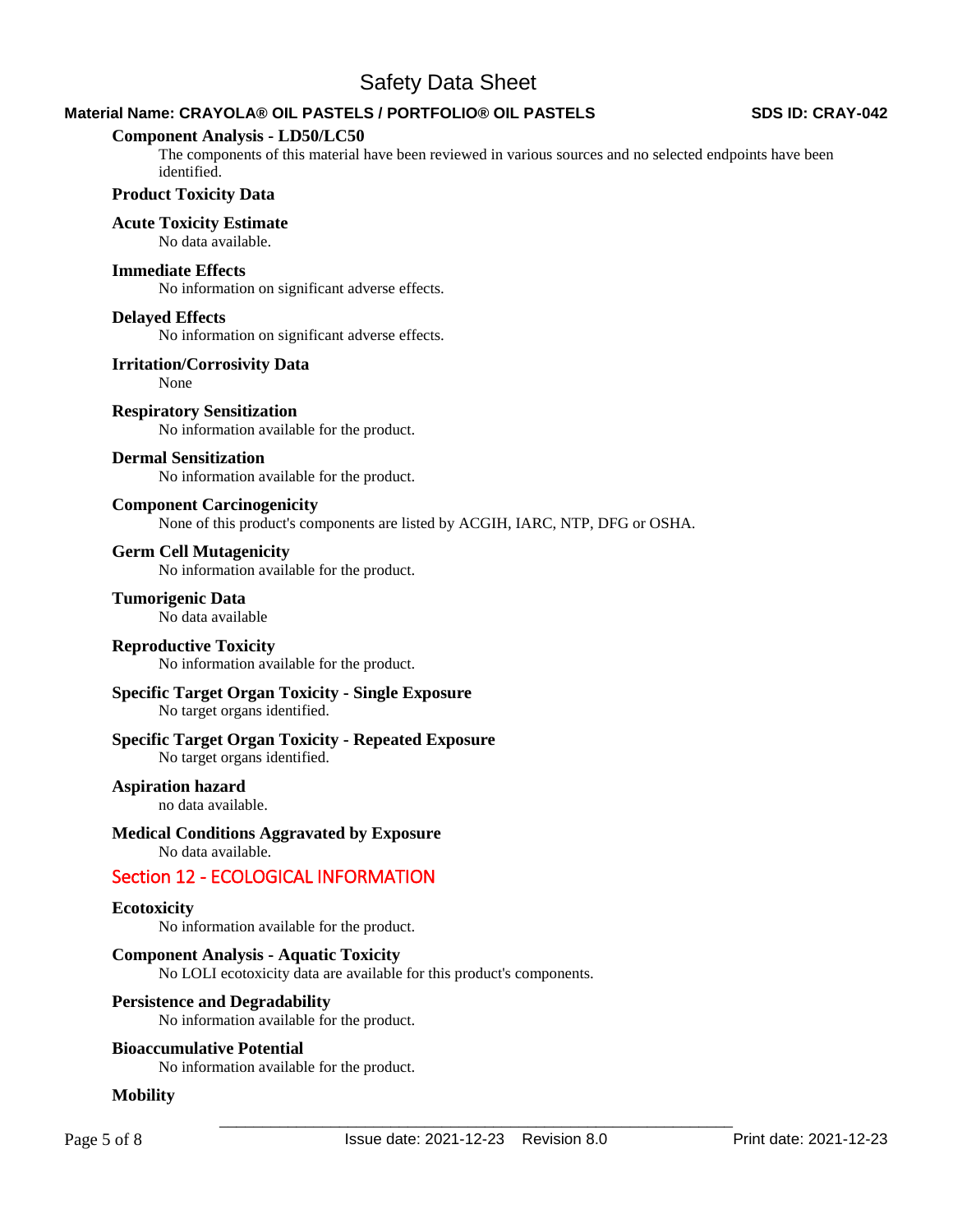### **Material Name: CRAYOLA® OIL PASTELS / PORTFOLIO® OIL PASTELS SDS ID: CRAY-042**

No information available for the product.

# Section 13 - DISPOSAL CONSIDERATIONS

#### **Disposal Methods**

Dispose in accordance with all applicable federal, state/regional and local laws and regulations. Recycle if possible.

#### **Component Waste Numbers**

The U.S. EPA has not published waste numbers for this product's components.

#### Section 14 - TRANSPORT INFORMATION

#### **US DOT Information:**

**Further information:** Not regulated as a hazardous material.

#### IATA Information:

**Further information:** Not regulated as dangerous goods.

#### ICAO Information:

**Further information:** Not regulated as dangerous goods.

#### IMDG Information:

**Further information:** Not regulated as dangerous goods.

#### **TDG Information:**

**Further information:** Not regulated as dangerous goods.

#### **International Bulk Chemical Code**

This material does not contain any chemicals required by the IBC Code to be identified as dangerous chemicals in bulk.

## Section 15 - REGULATORY INFORMATION

#### **U.S. Federal Regulations**

None of this product's components are listed under SARA Sections 302/304 (40 CFR 355 Appendix A), SARA Section 313 (40 CFR 372.65), CERCLA (40 CFR 302.4), TSCA 12(b), or require an OSHA process safety plan.

#### **SARA Section 311/312 (40 CFR 370 Subparts B and C) reporting categories**

No hazard categories applicable.

#### **U.S. State Regulations**

None of this product's components are listed on the state lists from CA, MA, MN, NJ or PA.

# **California Safe Drinking Water and Toxic Enforcement Act (Proposition 65)**

Not listed under California Proposition 65.

#### **Component Analysis - Inventory**

**Product has been certified as nontoxic by the Art & Creative Materials Institute, Inc. and conforms to ASM D 4236 standard practice for labeling art materials for acute and chronic adverse health hazards. (Not available)**

|  |                                                                                           |  |    | $\parallel$ US $\parallel$ CA $\parallel$ AU $\parallel$ CN $\parallel$ EU $\parallel$ JP - ENCS $\parallel$ JP - ISHL $\parallel$ KR KECI - Annex 1 $\parallel$ KR KECI - Annex 2 $\parallel$ |      |
|--|-------------------------------------------------------------------------------------------|--|----|------------------------------------------------------------------------------------------------------------------------------------------------------------------------------------------------|------|
|  | $\parallel$ No $\parallel$ No $\parallel$ No $\parallel$ No $\parallel$ No $\parallel$ No |  | No | - No                                                                                                                                                                                           | . No |

| KR - REACH CCA $\ $ MX $\ $ NZ $\ $ PH $\ $ TH-TECI $\ $ TW, CN $\ $ VN (Draft) $\ $ |  |  |  |  |  |  |
|--------------------------------------------------------------------------------------|--|--|--|--|--|--|
|--------------------------------------------------------------------------------------|--|--|--|--|--|--|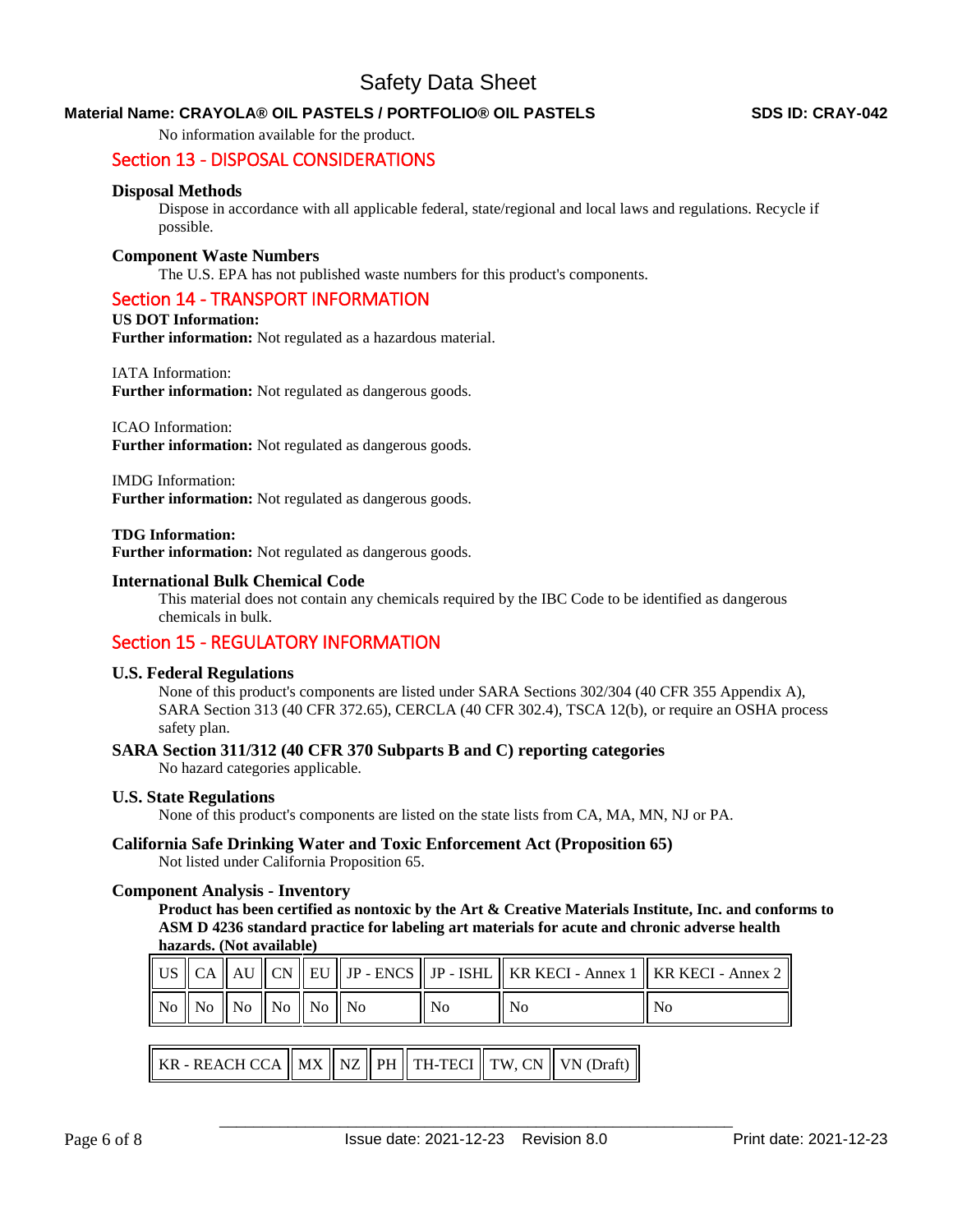# **Material Name: CRAYOLA® OIL PASTELS / PORTFOLIO® OIL PASTELS SDS ID: CRAY-042**

| $\parallel$ No |  |  |  |  |  |
|----------------|--|--|--|--|--|
|----------------|--|--|--|--|--|

#### **U.S. Inventory (TSCA)**

All of the components of this product are listed on the TSCA Inventory. All components of this product are listed on the DSL.

# Section 16 - OTHER INFORMATION

#### **NFPA Ratings**

Health: 1 Fire: 1 Instability: 0 Hazard Scale:  $0 =$  Minimal  $1 =$  Slight  $2 =$  Moderate  $3 =$  Serious  $4 =$  Severe

#### **Summary of Changes**

09/13/2018 - Update to Section(s) 1.

#### **Revision date**

09/13/2018

#### **Key / Legend**

ACGIH - American Conference of Governmental Industrial Hygienists; ADR - European Road Transport; AU - Australia; BOD - Biochemical Oxygen Demand; C - Celsius; CA - Canada; CA/MA/MN/NJ/PA - California/Massachusetts/Minnesota/New Jersey/Pennsylvania\*; CAS - Chemical Abstracts Service; CERCLA - Comprehensive Environmental Response, Compensation, and Liability Act; CFR - Code of Federal Regulations (US); CLP - Classification, Labelling, and Packaging; CN - China; CPR - Controlled Products Regulations; DFG - Deutsche Forschungsgemeinschaft; DOT - Department of Transportation; DSD - Dangerous Substance Directive; DSL - Domestic Substances List; EC – European Commission; EEC - European Economic Community; EIN - European Inventory of (Existing Commercial Chemical Substances); EINECS - European Inventory of Existing Commercial Chemical Substances; ENCS - Japan Existing and New Chemical Substance Inventory; EPA - Environmental Protection Agency; EU - European Union; F - Fahrenheit; F - Background (for Venezuela Biological Exposure Indices); IARC - International Agency for Research on Cancer; IATA - International Air Transport Association; ICAO - International Civil Aviation Organization; IDL - Ingredient Disclosure List; IDLH - Immediately Dangerous to Life and Health; IMDG - International Maritime Dangerous Goods; ISHL - Japan Industrial Safety and Health Law; IUCLID - International Uniform Chemical Information Database; JP - Japan; Kow - Octanol/water partition coefficient; KR KECI Annex 1 - Korea Existing Chemicals Inventory (KECI) / Korea Existing Chemicals List (KECL); KR KECI Annex 2 - Korea Existing Chemicals Inventory (KECI) / Korea Existing Chemicals List (KECL) , KR - Korea; LD50/LC50 - Lethal Dose/ Lethal Concentration; KR REACH CCA - Korea Registration and Evaluation of Chemical Substances Chemical Control Act; LEL - Lower Explosive Limit; LLV - Level Limit Value; LOLI - List Of LIsts™ - ChemADVISOR's Regulatory Database; MAK - Maximum Concentration Value in the Workplace; MEL - Maximum Exposure Limits; MX – Mexico; Ne-Non-specific; NFPA - National Fire Protection Agency; NIOSH - National Institute for Occupational Safety and Health; NJTSR - New Jersey Trade Secret Registry; Nq - Non-quantitative; NSL – Non-Domestic Substance List (Canada); NTP - National Toxicology Program; NZ - New Zealand; OSHA - Occupational Safety and Health Administration; PEL- Permissible Exposure Limit; PH - Philippines; RCRA - Resource Conservation and Recovery Act; REACH- Registration, Evaluation, Authorisation, and restriction of Chemicals; RID - European Rail Transport; SARA - Superfund Amendments and Reauthorization Act; Sc - Semi-quantitative; STEL - Short-term Exposure Limit; TCCA – Korea Toxic Chemicals Control Act; TDG - Transportation of Dangerous Goods; TH-TECI - Thailand - FDA Existing Chemicals Inventory (TECI); TLV - Threshold Limit Value; TSCA - Toxic Substances Control Act; TW – Taiwan; TWA - Time Weighted Average; UEL - Upper Explosive Limit; UN/NA - United Nations /North American; US - United States; VLE - Exposure Limit Value (Mexico); VN (Draft) - Vietnam (Draft); WHMIS - Workplace Hazardous Materials Information System (Canada).

#### **Other Information**

#### **Disclaimer:**